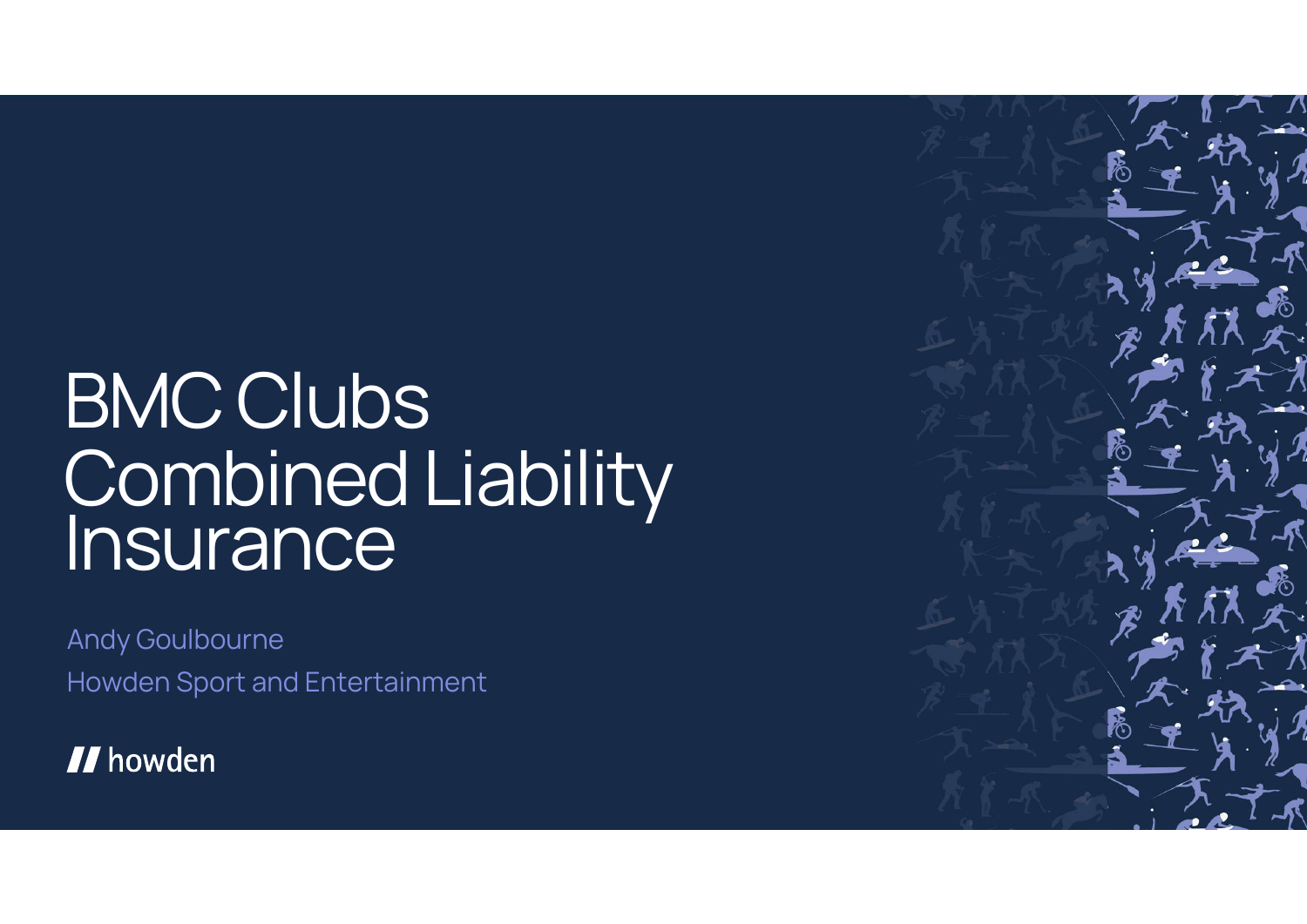- •What is Combined Liability insurance?
- •How are club members protected?
- •How are committee members protected?
- •How does it impact on management of huts?

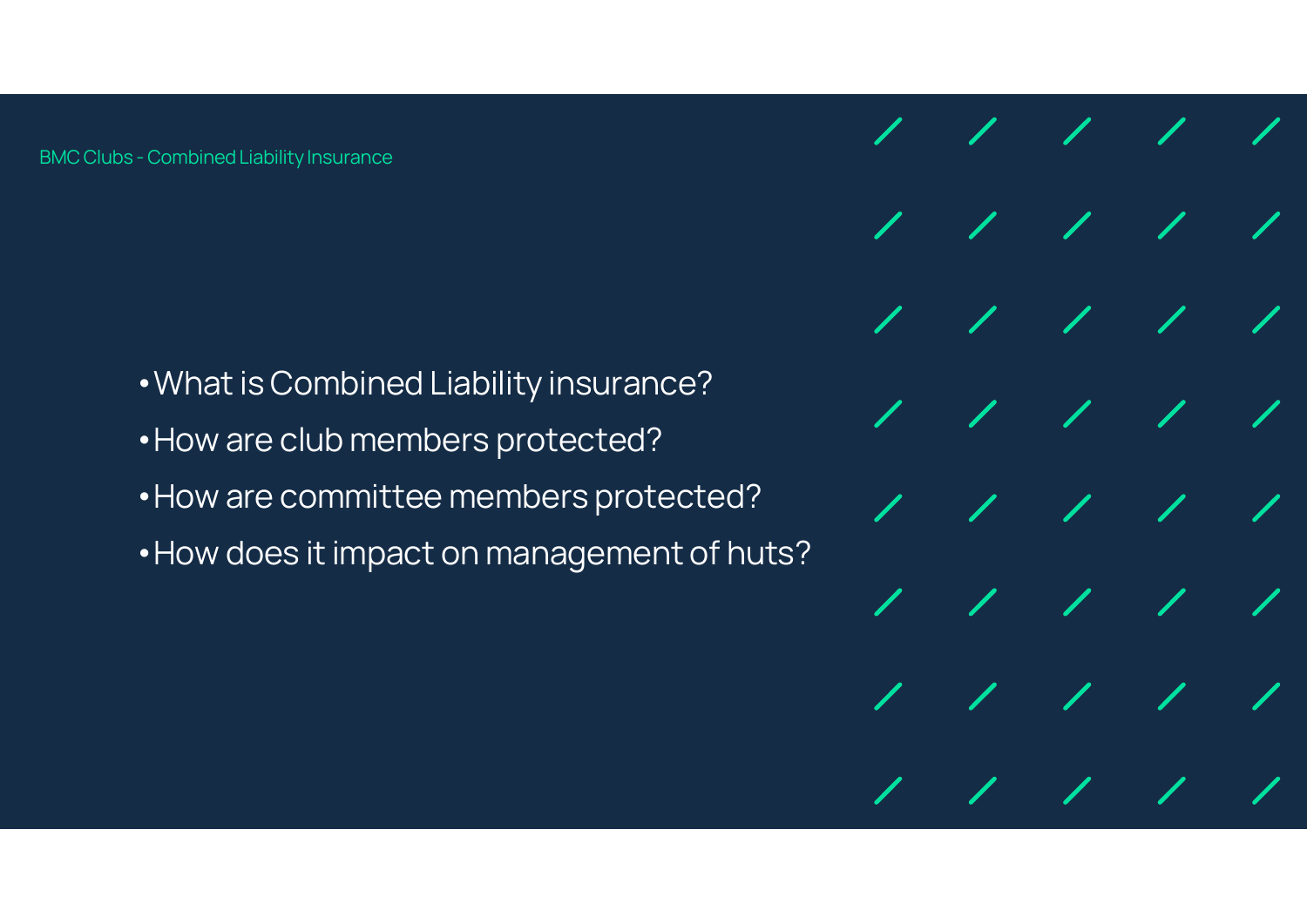BMC Clubs - Combined Liability Insurance

#### Liability Insurance

Liability insurance should be seen as a defensive shield.

Members and clubs cannot claim against the policy directly, but it defends club members, clubs and committee members when claims are brought against them.

It is civil protection, not criminal, and includes defence costs and compensation awards to the limits included in the policy.

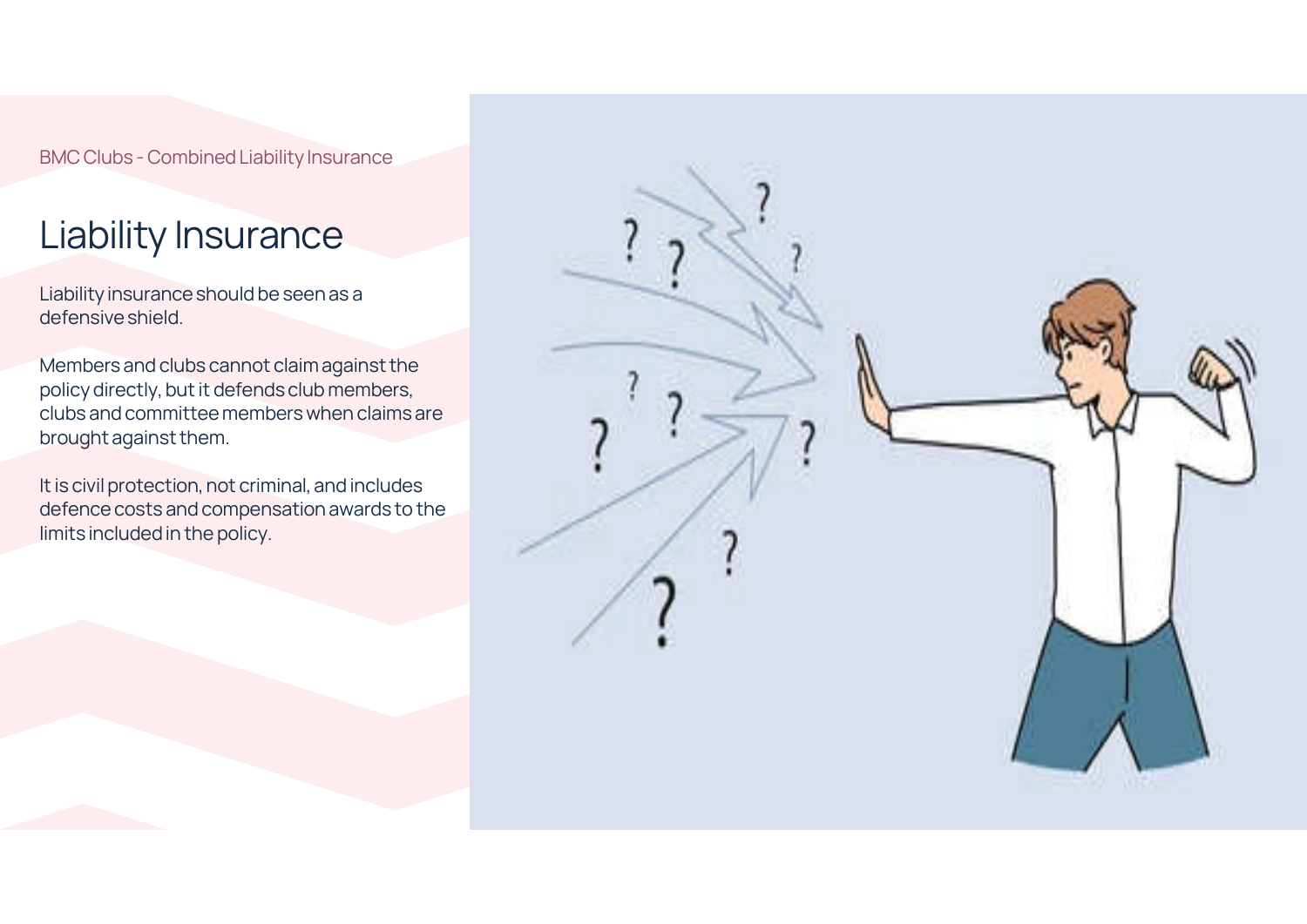### How does BMC Insurance protect you?

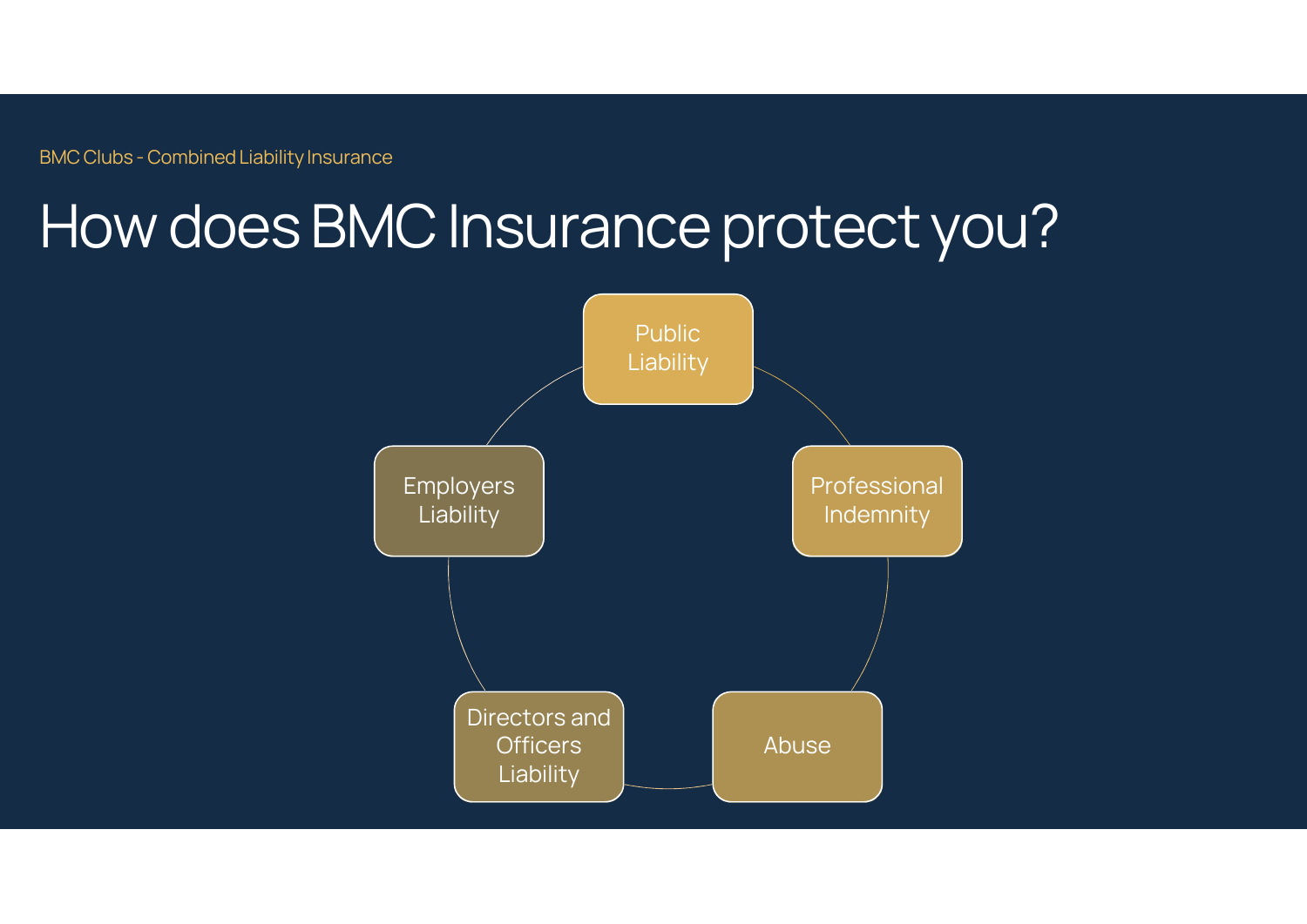# Public Liability

- Injury to a person
- Damage to property
- Cover on club and individual activities
- £15m limit of indemnity

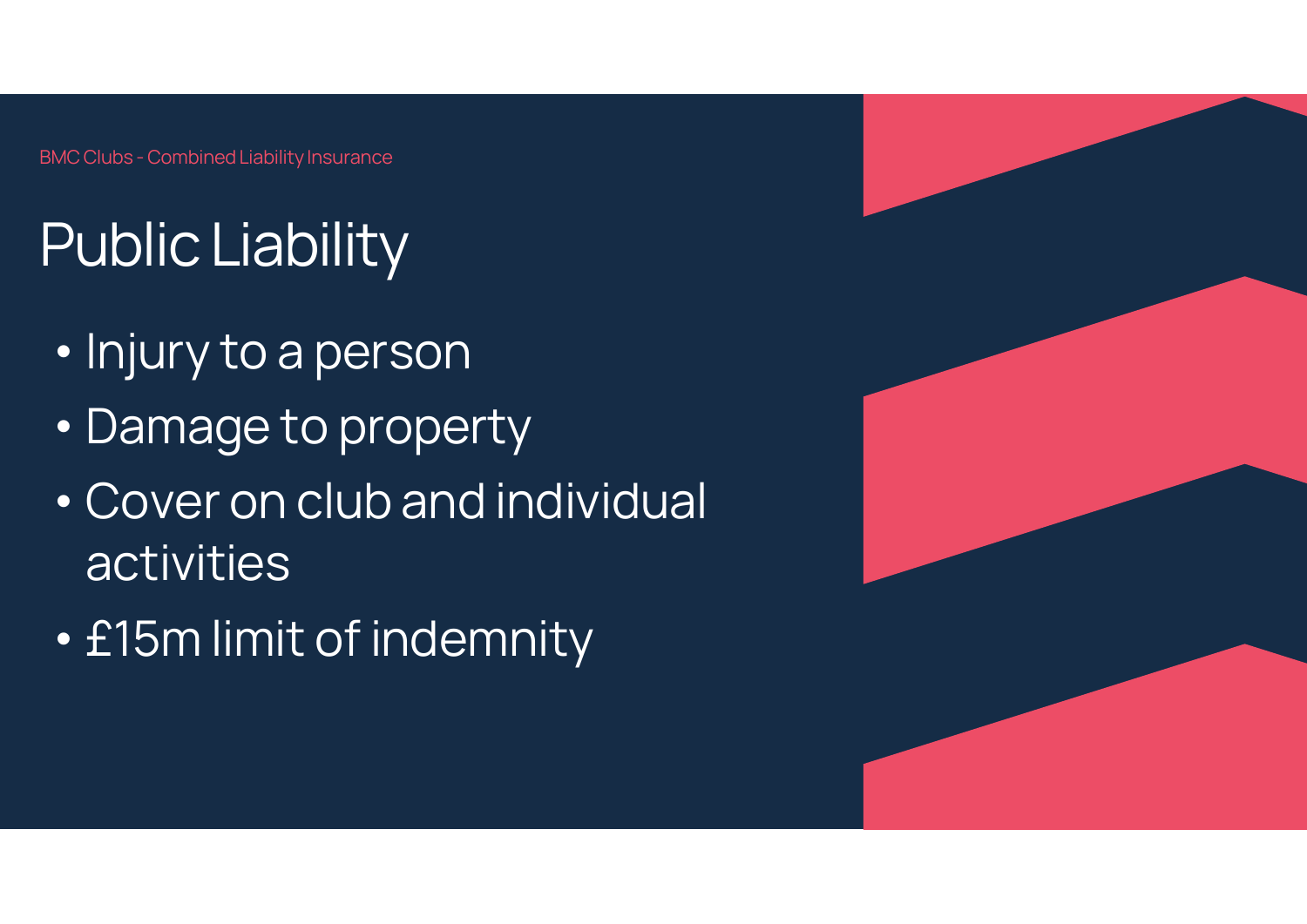- Professional Indemnity
	- Sharing of knowledge
	- Injury to person caused by bad advise
	- Financial loss
	- £5m limit of indemnity

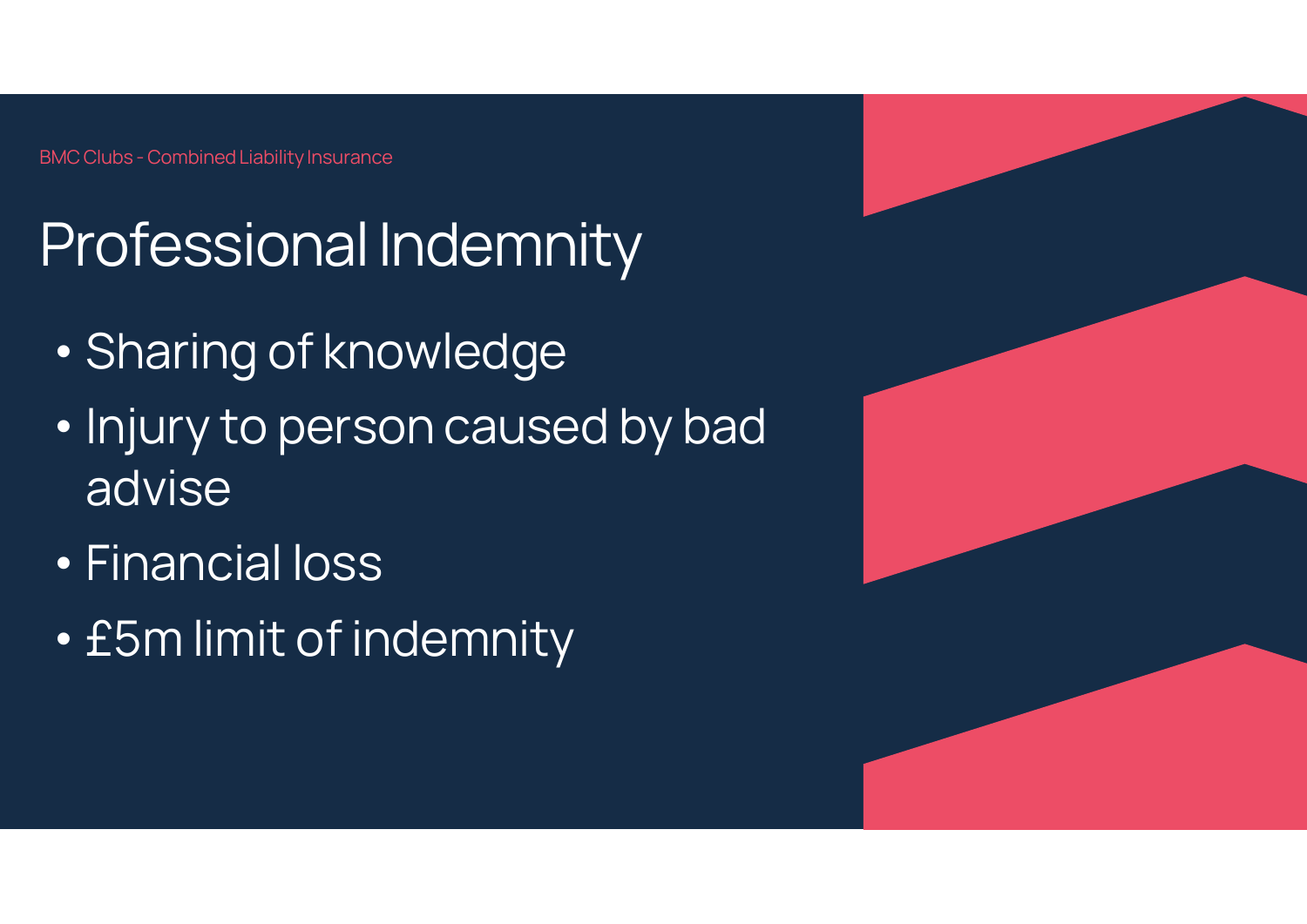# Employers Liability

- Injury to someone employed by the club or working/volunteering under the clubs direction
- Covers club working parties
- £10m limit of indemnity

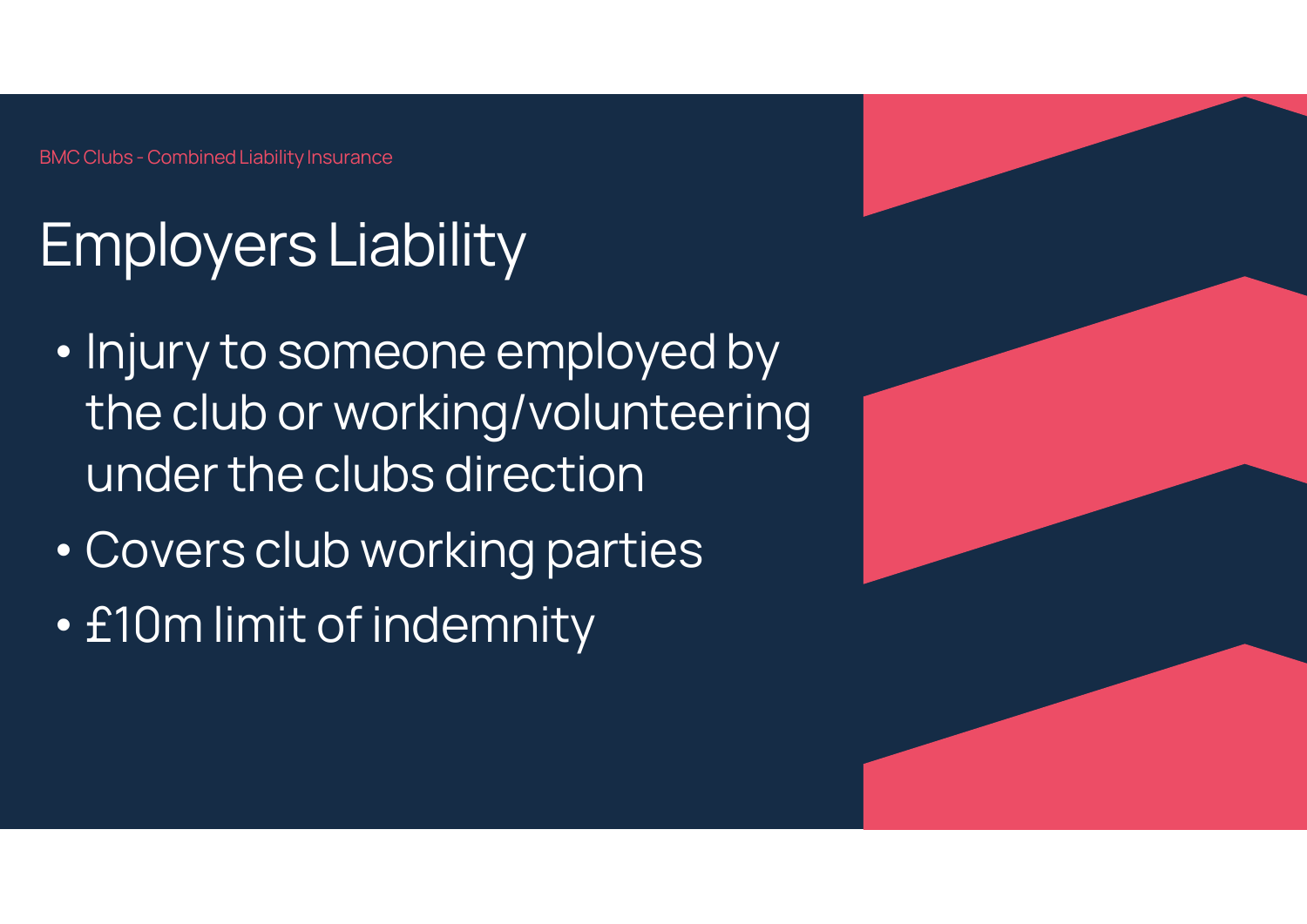## Directors and Officers Liability

- Claims against individuals resulting from allegations of mismanagement
- Protection in regard to investigations
- £5m limit of indemnity

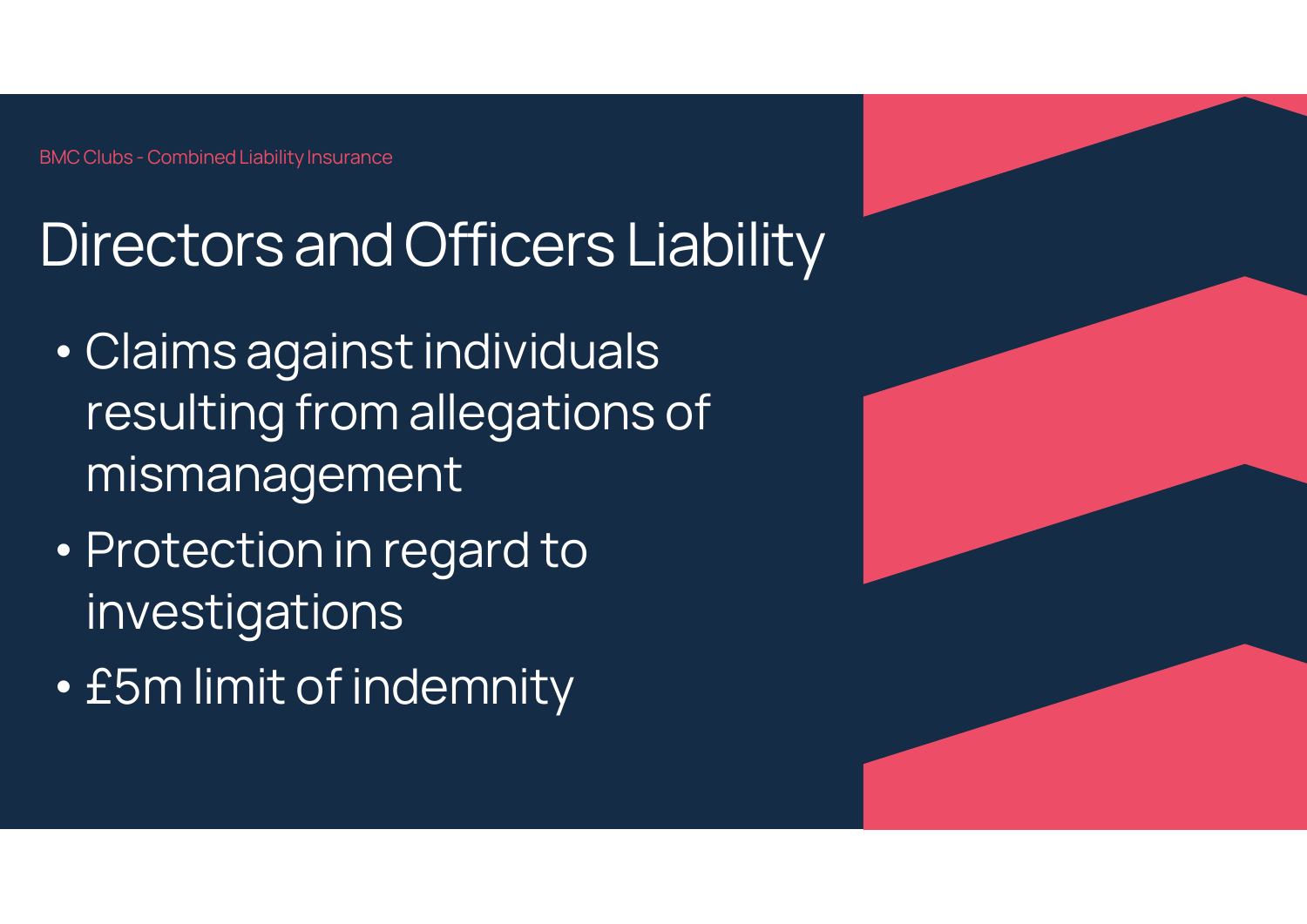### Abuse

- Covers all types of abuse
- Civil claims resulting from allegations of abuse and failing to create a safe environment
- £2.5m limit of indemnity

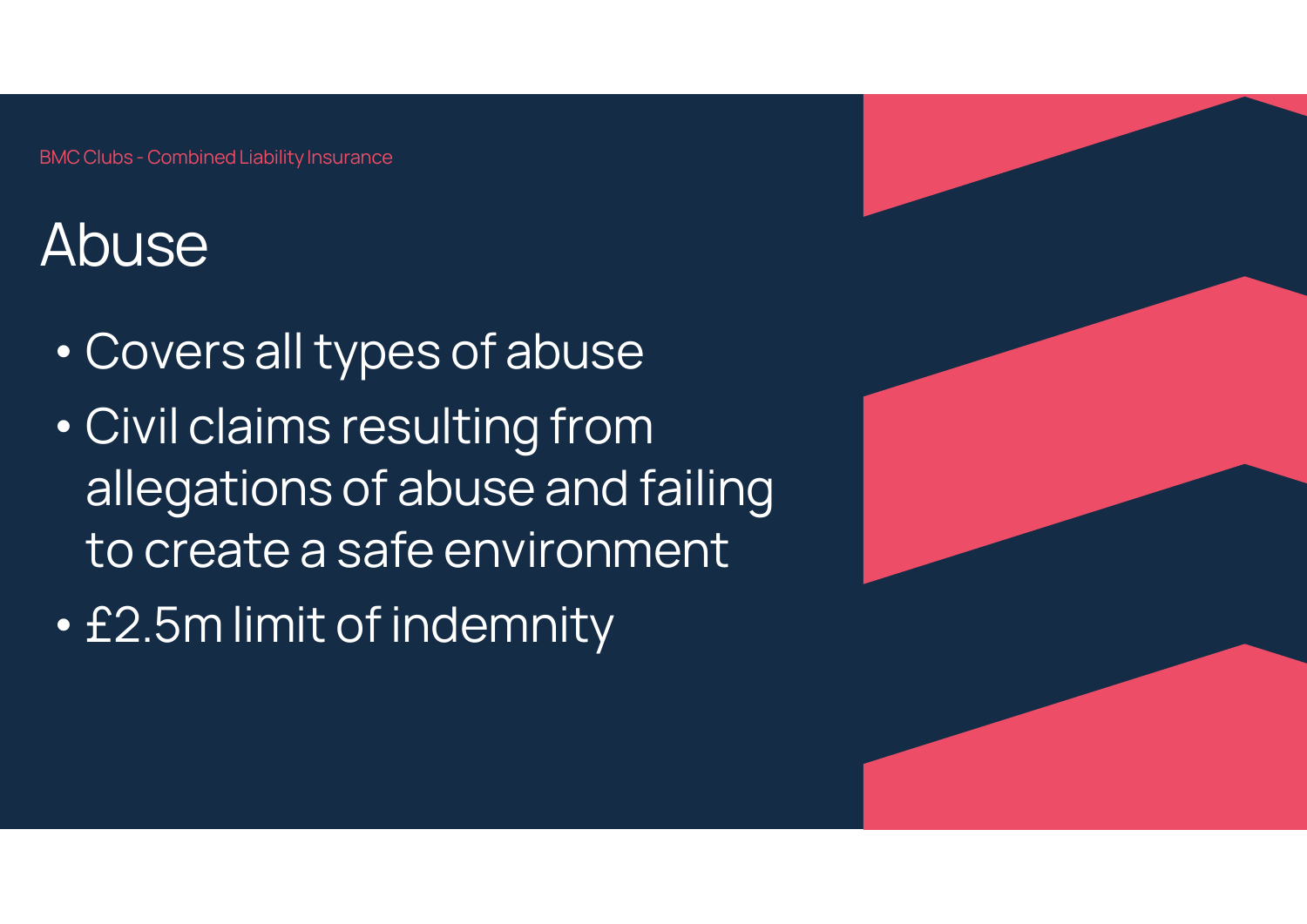### Online information



#### https://www.howdengroup.com/uk-en/britishmountaineering-council

**BUSINESS SOLUTIONS - EMPLOYEE BENEFITS - CLAIMS** 

#### Protection for your club and its members

Clubs who are members of the BMC are provided cover for all their club activities.

**INDUSTRY** 

Incidents happen. That's why all sports organisations have full and appropriate insurance protection. Without it, clubs can be held financially liable to compensate for losses for which you do not hold valid insurance.

#### **Combined Liability cover**

**II** howden

Combined Liability provides protection from the consequences of claims against a BMC club for injury, financial loss or damage to property, where negligence occurs. It provides a breadth of cover that is rarely available through nonspecialist brokers, providing cover for legal liability under civil law to the general public for personal injury or damage to third party property.

All BMC clubs have a responsibility to ensure that anything they do does not cause injury or financial loss to others or damage to property. If they do, and negligence is proved, they could become legally liable to pay compensation.

#### For terms and conditions, download your policy documents

| BMC clubs' policy summary                                      |  |
|----------------------------------------------------------------|--|
| the control of the control of the control<br>Renewal schedule: |  |

Download now Download now **MORE SHEET**